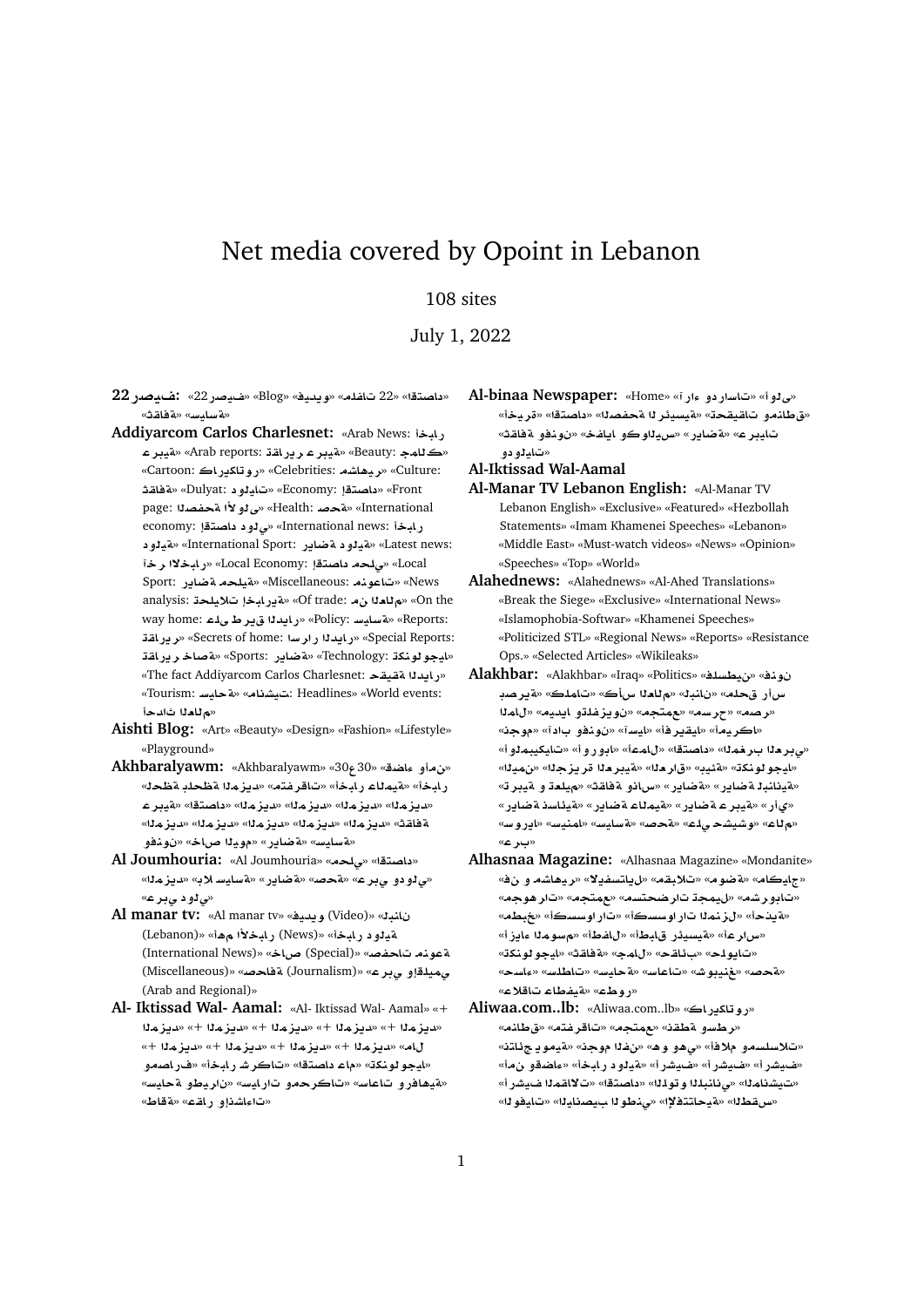«بايجو لونكة» «ءاولملا ناملر به «تايدلبو مقيبه «مالعلا مقباوب» «س\نـ1ا اياكح» «**مةفاقـث» «ب\بشو منيبر ت**» «ت\قيقحـت» «قضاير» «ليندو ن1يه» «ملاسنا راوح» «مللعنا ل0وح» «<mark>Aآيبنجأ ةفاحص» «ديز بحس» «ةسليس» «نوميه رفس</mark>» «**}T**»

**Aljadeed.tv:** «Aljadeed.tv» «**lyA**» «**FrC O**» «**ت**امير ع» «تاملو د» «رامخلأا» «داصتقا»

- **Alkalimaonline:** «Alkalimaonline» «**عاضقو نما» «تاقرغته» «ةيسنجو ةيحصـعيضاوم**» «**تاي**لو د»
- **Almayadeen.net:** «Almayadeen.net» «Miscellaneous» «ه نو مملك» «بتكلك» «هيغا**قث ر ابخاً» «a عو نه ر ابخاً»** «**لقيبذجأ لقاحص» «لقاحص» «لقضاير» «لقائق**» «يأر لله «مقيبر عـ <mark>ة فاحص» «مقيليئار س</mark>ا لقفاحصه
- **Almodon.com:** «Almodon.com» «media» «**tOA** » «**qAT**» «**م'ل**اعاو بارغه
- **Alsadaranews:** «Alsadaranews» «**bnA** » «**WKT**» «**qA¯**» «صاخ» «نفر قفاقث» «ليجو لوغكة» «قريخلاا» «داصتقإ» «**ي لو دو ي بر ع» «عمتجمو ةحص» «ةضاي**ر »
- **An Nahar :** «An Nahar » «Anahar» «**¯§ FtA§**» «**qA¯**» «**lfA**» «**bAC**» «**tOA** » «**±r rº**» «**}T**» «**lw** «ايجو **لونك**ڌو
- **Anbaaonline:** «Anbaaonline» «\_» « **bnA** » «**w ±bAº**» «**wRT**» «**yd§A**» «**tfrA**» «**l¨**\_» «**r}d**» ي.بر ع» «ة\_حصه «äطاير» «صاخه «بدأو aّيبر ته «داصتقإ» «بی **1**و د
- **Annd.org:** «Annd.org» «Advocacy» «Policy Briefs» «Press Releases» «Statements»
- **Arab Construction World (Middle East):** «Arab Construction World (Middle East)» «Latest News»

**Arab Water World:** «Arab Water World» «SECTORS»

**Arabadonline.:** «Advertising» «Art & Design» «Branding» «Digital» «Events/Awards» «Free Talk» «Industry Talk»

**Arabs Today:** «Auto» «Blog» «Breaking News» «Business» «Culture» «Decor» «Education» «Entertainment» «Environment» «Health» «Home» «Media» «News» «Science And Technology» «Sport» «Style» «Travel» «Videos» «Women»

**ArabWheels:** «Connected cars» «Driving academies» «Editors' choice» «Events» «Extreme stunts» «Factories» «Future cars» «Gadgets» «Global drive» «Green motoring» «Head to head» «Home» «Interviews» «Latest news» «Lifestyle» «Long term test» «Motorbikes» «Regional drive» «Reviews» «Safety» «Spoil your ride» «The magazine» «Tires»

**ArchiDaily**

**Archileb:** «Archileb» «News»

**Autoliban**

**Azyaa Mode:** «Beauty» «Home» **Banque Du Liban:** «Banque Du Liban» «Press Room»

#### **Beirut**

- **Beirut-news.com:** «Beirut-news.com» «**qA¯**» «**nwA**» «ه ضاير » «ي لو د» «ايجو لو نكت» «داصتقإ» «ريهاشه» «يلحه»
- **Beiruting:** «Beiruting» «LE MAG» «LIFESTYLE» «PHOTOS» **Beirutme.com:** «Beirutme.com» «**yd§w**» «**qA¯**» «رير اقت» «**قضاير ل**ا» «قيحاتتفلاا» «رابخأ» «ايندلا فصدن» «**لقدر و سـ ن و ؤ شـ» «هيليئار س**ا ن و ؤ شـ» «لقي**ناني**ل ن و ؤ شـ» «**تةيبر ع** نوؤش» «تةي<mark>قار ع</mark> نوؤش»

**BeirutNightlife:** «BeirutNightlife» «Arabista» «Around Town» «Artists» «B! SPOT» «B-Tech» «Cars, Bikes & Boats» «Charts» «Cinema» «Clubs» «Coffee Shops» «Dine Out» «DJs» «Fashion» «Hot Deals» «Hotels & Resorts» «Interviews» «Lifestyle» «Listing» «Listing» «Music» «News» «NightLife» «One on One» «Pubs & Bars» «Releases» «Restaurants» «Roof Tops» «West Beat»

- Bi Beirut: «Bi Beirut» «فالمصدقة يوسو «**فـــ**ماـــخ رـــيراــقـــة» «قــلــجاـــء راــبـــخأ» «**ءانـــفو ةـــحـــص» «**ةـــساـــب
- **Bintjbeil.org:** «Bintjbeil.org» «Fact Check» «**qA¯**» «تايصخشلا زربأ» «تاعونه» «تاحيرصةو تلاباقه» ر ير اقـڌ» «تـايـفو لـا» «ل**ـيـڊجـ تـنـڊ ر ابـخـ**أ» «بـار تـغـلإا ن0مـ ر ابـخـأ» «مى *لو*د مى بر ع» «تايلحمو لة سايس» «تاقيقحةو
- **Business Echoes:** «Business Echoes» «Our Guest» «**لديزمل**ڭ» «لايزمللڭ» «لايزملڭ» «انوروك» «**lmz§d**» «**lmz§d**» «**lmz§d**» «**lmz§d**» «**lmz§d**» «**lmz§d**» «**lmz§d**» «**lmz§d**» «**OAC**» «**tOA** » «**ql C¶yH tr§r**» «**y·T**» «**yA }f¨**» «**qAC§r**» «**knwwyA**» «**طفذو ةقاط» «تاكر شه «رفس** و ةحليسه «م للعلا لوحه «ت**ار اقت**ء»
- **Businessnews.com..lb:** «Businessnews.com..lb» «Bulletins» «Business» «Economy» «Finance»

**Byblos Bank**

- **Ch23:** «Ch23» «» «**tfrA**» «**tOA** » «**OAT**» «**AQ**» «**تضادر** »
- **Collection Pan Arab Luxury Magazine:** «Art» «Beauty» «Cars» «Celebrities» «Fashion» «Home» «Jewelry» «Travel» «Watches»
- **Dailybeirut:** «Dailybeirut» «+ **r mstd**» «Top featured» «» «**¯§ FtA§**» «**bnA** » «**qA¯**» «**wRT** «**¤ضاير 1ا نء ديز م» «عمتجمو ةفلق**ث ن مديز م» «دذار تو «<mark>داصتق</mark>ا» «داصتقإ» «جار بأ» «رابخلأا \_مهاً» «دوويلوه» ر ابخا» «م للعلا» «م للعلا بن عديز ملك» «ناشيلا بن عديز ملك «رارسا» «تادجتسمنا رخا» «ريهاشمنا رابخا» «تلاسلسمنا «**A¨**» «**qAT ¤tm**» «**mA**» «**C§ART**» «**Ffr**» «**}**\_» «**مقينانبل**لا ضحصلا ن0و انك»
- **Defence21:** «Defence21» «**\mT wSA¶yT**» «**\mT }AC¤yT**» «**bAC ¤yT**» «**mz§d**» «**mz§d**» «**mz§d**» «**mz§d**» «**mz§d**» «**mz§d**» «**r©**»
- **Dental News:** «Dental News» «Articles»

**eliktisad.com:** «Eliktisad» «**qA¯ nKr**» «**qA®**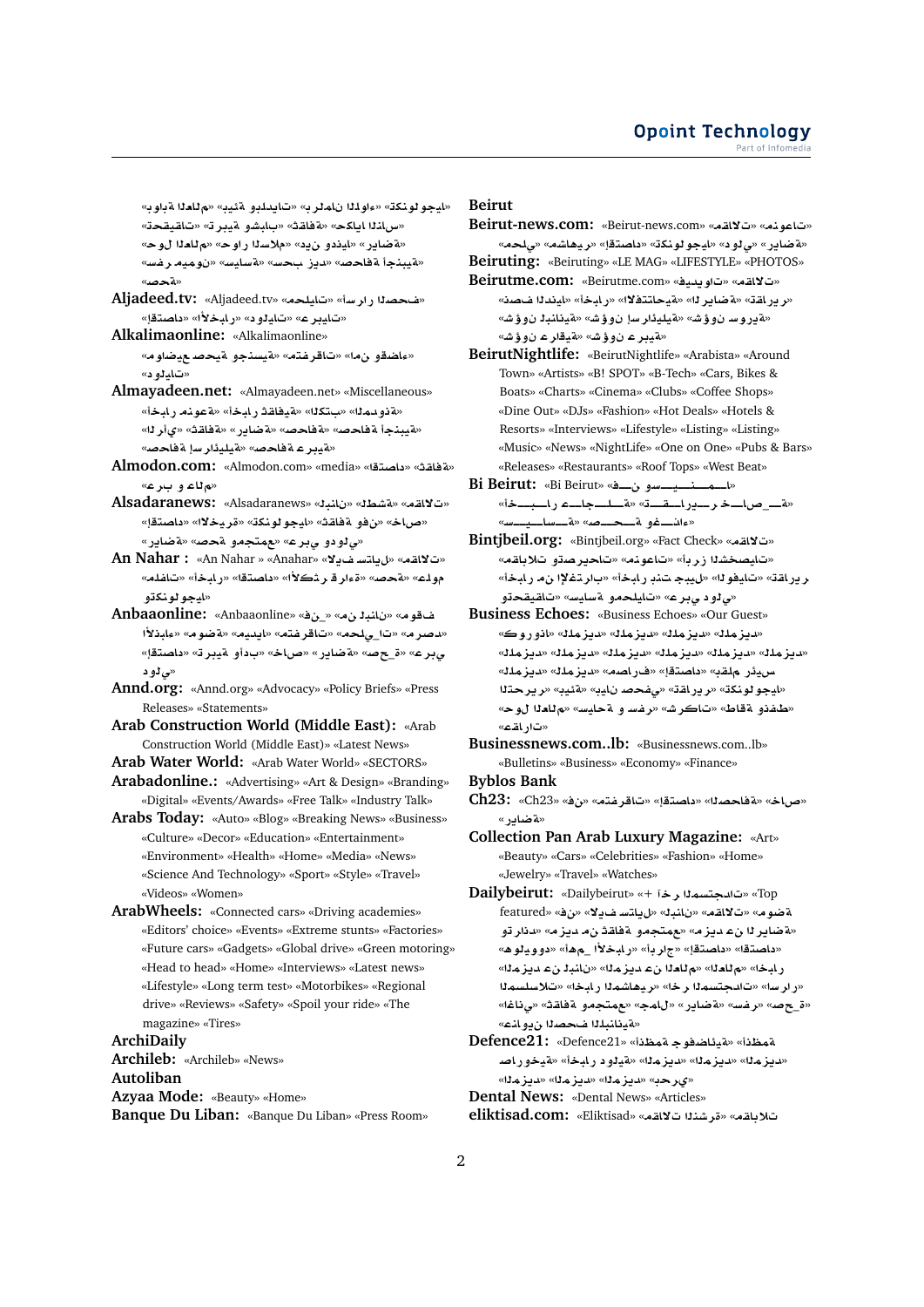رابخأ» «ق\_مهم رابخأ» «ق\_مهم رابخأ» «**قيداصت**قلاا «للمما قرادإ» «تاكرشلا رابخاً» «م*هسلااو* مصروبلا «ت'لااصداو ايجو لونكة» «ل|مملأاو ةأرمل<sup>ا» «</sup>ل1وملا داصتةا» «قرشن**ل**ا ةيصخش» «فررتو تاورث» «ءِوضلا تحته»

- **Elsharkonline.com:** «Elsharkonline.com» «**tm**» «مهتجم»
- **Executive Bulletin:** «Automotive» «Business» «Economy» «Finance» «Real Estate» «Telecoms»
- **Executive Magazine:** «Executive Magazine» «Business» «Comment» «Economics & Policy» «Finance» «Hospitality & Tourism» «Opinion» «Real Estate»
- **Faculté de Médecine:** «Actus»

#### **FastMates**

**Foodhq.world**

#### **Green Opportunities**

- **Home for lebanon:** «Home for lebanon» «All» «Anthology Of A Lebanese Family» «ANTHOLOGY OF A LEBANESE FAMILY» «ANTHOLOGY OF A LEBANESE FAMILY» «Arabic articles» «Artisan Know-how» «Arts & Culture» «Bloggers» «BLOGGERS» «Books» «Business Vocation & Entrepreneurship» «Chef» «Corporate Responsibility» «Diplomats» «Events» «Expats in Lebanon» «Fashion, Beauty & Fitness» «French articles» «GIVING BACK» «Giving Back & Inspiration» «Homeland & Heritage» «Interior & Gastronomy» «Interviews from around the world» «Kids, Family & Health» «Letters from editor» «Long Form» «MORE» «Municipality under the light» «Musician» «NGOs» «Organic and Healthy living» «Painter» «Photographers» «Poetry» «Portuguese articles» «Read more Special Articles» «SECTIONS» «Spanish Articles» «THE CEO» «The Voice of the Diaspora» «Theater» «Traditions» «TV Personality» «Well Being» «Wine» «Writer»
- **Hospitality News Middle East:** «Hospitality News Middle East» «Bakery & Pastry» «Bakery & Pastry» «Beverage» «Beverage» «Catering» «Catering» «Coffee Shops» «Coffee Shops» «Comments & Analysis» «Comments & Analysis» «Editor's Pick» «Equipment» «Equipment» «Events» «Events» «F&B» «F&B» «Featured News» «Featured News» «Food» «Food» «Furnished & Serviced Apartments» «Furnished & Serviced Apartments» «Furniture & Fixtures» «Furniture & Fixtures» «Guesthouses» «Guesthouses» «Hotels» «Hotels» «Human Resources» «Human Resources» «Hygiene» «Hygiene» «Investments & Funds» «Investments & Funds» «Latest News» «Latest News» «Lodging» «Lodging» «Management» «New Projects» «New Projects» «News» «News» «Nightlife» «Nightlife» «Packaging» «Packaging» «People» «Reports» «Resorts» «Resorts» «Restaurants» «Restaurants» «Statistics» «Suppliers» «Suppliers»

«Tableware» «Tableware» «Tourism» «Tourism» «Training & Education» «Training & Education» «Trends» «View all»

- **IMLebanon:** «IMLebanon» «**® mlw**» «**bnA** » «**wfnA**» «**wd§A** 2018» «**tfrA**» «**dyA**» «**bAC ¤yT**» «هَبِقارِ مِنْا جِرِ بِهِ «رِ اشتِنْلاً» «**داصت**قا» «2018 تاباختزاٍ» «**r mrbT**» «**qAC§r**» «**AQ**» «**AQ mw**» «**C§ART**» «**بة ساءس**»
- **Inn Lebanon:** «Inn Lebanon» «آينفلا» «تقيناملر بـ رابخا» «**mqA¯**» «**mtfrA**» «**mlyT** »» «**±nyT** »» «**±bAC**» «تاقيقحتلا» «تايدلبل<sup>»</sup> «قيمامتجلاٍ!» «ةيداصتقلاٍ!» دامخإ :يندملا عافدلل<sup>» «</sup>قيفاقثلا» «ي(ورملا مكحتلل» «ساي**ن**ار ب*ي فن ي*يروسنا نيحز انلنا ميخه ل*لخ*اد ةميخ قير ح «وضلا علط» «ةضاير» «ريرحة» «ةحصلل» «ةيلودلله»

**Isf**

- Jamalouki Magazine: «Ø§Ø<sup>3</sup>ألÙŠ Ø¬Ù. . . الكÙ?» «Home» «**¯§ FtA§**» «**mKA¡yr**» «س و ر ع» «لامج» « كذ انر تخا» «**متصخش**نا ر ابتخا»
- **Kataeb Party:** «Kataeb Party» «**nw** » «**Wr**: **-x `A** «تايبئلتك» «تايبئلتك» «متقو<sub>ع</sub> فـ 2022 مدقلا قر كلا ى<mark>فقانولشربة دايقا زهاج ىسيم» «تلااقم» «تايبئاتك»</mark> لهجوز و نيريش*نيد فلاخذا ةحص*له» «اكرويام ةارلبه **sA?**» «**tfrA**» «**tm**» «**lyA**» «**w zb¨**: «رﺎﺑﺨﺃ» «ﻋﺎﺿﻘﻮ ﻥﻣi» «ﻋﺎﺭﺯﻭﻭ ﺑﺎﻭﻧ» «ﺪﻳﺪﺟ ﻥﻣ ﻗﺮﻭﺷﻠﻠ ي**دايلأا ن**يديـي.ئاتكلا فـوشلا ميلقإ» «بـزحلا ر.ابـخأ» «م*الملأا ن:يد منتفذا ر*اذ للعشإ ملك لمعة متذا ميفخذا ل**ع**هْ در ي<sup>1</sup>إ لاإ ي دؤي ن1 ءاوقتسلاًا :يبئاتكذا السعد ميلقإ» «<mark>A يبز ح</mark>لا ةدايقلا» «داصتقإ» «تايميلقإ» «لعفلا نα عشبأ ..لبقم**دا عوبسلاا ءاعدتسإ ..نيرش**ة ىil تلايكشتنا» :شكذح» «بـزحـلـ غـير اته «لنـبـ لـصـتـا» «ق1فـل<sup>فـ</sup> قـ 2 قـاقـتـسـاو «صاخ» «نونج بـر ضـ ةيئاضقـلا تـلايكشتـلا ي**فـلصح**يـامـ «**¤حص» «¤ضاير» «ت<sub>اح</sub>ى** لود»
- **Laha Mag:** «Laha Mag» «Accessories» «Beauty» «Celebrities» «Children» «Children's food» «Culture» «Fashion» «Fashion News» «Fashion stars» «Fatwas» «Fragrances» «From here and there» «Health» «Health News» «Interview» «Interviews» «Investigations» «Jewellery and Watches» «News Star» «News Star» «People and people» «The Voice» «Tips and guidance» «Tourism» «Towers» «**y ¤ A**» «**SA§A**» «**¢**» «**kyA**» «**AyA**» «**Wb hA**» «**w ¤ KA¡yr**» «**OA¶ mA¨**\_» «**¤}fA** Light» «Weddings» «**sswC**» «ريهاشم**دا جاربأ» «للفطأو تلهمأ» «للفطأ و تلهم**أ» قابطأ» «للمجلا رابخأ» «موجنلا رابخأ» «تاهاجتاو رابخأ» «تان\_جعمـلـاو زرلاًا» «4جولله «قمجنـةللاطإ» «موحلـلـا «**±VbA br©**\_» «**by{ ¤±bA** » «**lw§A** «روكيدك» «نا<mark>تارجلاو رضخل</mark>ا» «ءاسحلل» «ةهكافلاو «تاصلصنا» «ر مشنا» «تابار شنا» «بو بحناو تاطلسنا» «قينويزغلة جماريه «**ةضوم جماري» «موجن**لا تلالاطا» «**Kr**» «**w**\_**A ±r**» «**my**» «**qyqA**» «مة قاشر» «انتايح» «ق<sub>س</sub>ليمجة متحارج» «تاغلمو بتاقيقحة»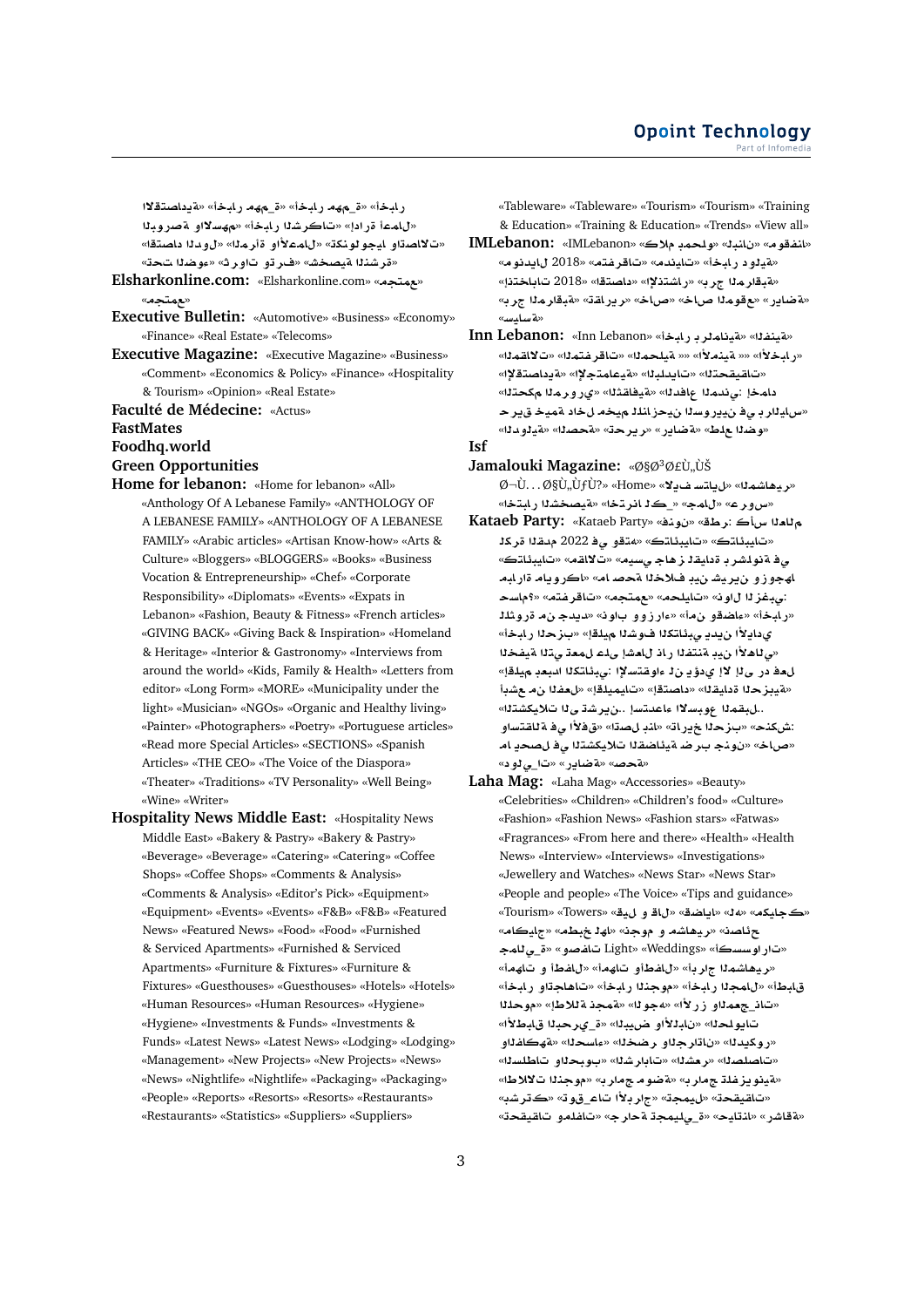«كىر مش» «قر سلاًا نوؤش» «ةأر مل**ا نوؤش» «4ضايرو لققاشر»** «لها قدليت» «لها تادليت» «قيجوز تاقلاع» «ماقرالأا ملت» «مى تل**ئا**ع»

- **Lampress.net:** «Lampress.net» «**qA¯**» «**tfrA**» «هي**نو دو هيدر عار لبخأ» «هينانبن** رابخأ» «تاسار دو شاحدأ»
- **Lbcgroup:** «Lbcgroup» «\_» «**lmz§d**» «**qdT Kr** «ديفه رصتخه» «ي فاحصر متؤم» «تاعونه» «رايخلاا «**sls® CSA** » «**r ±bAC**» «**r ±bAC**» «**r** «رلمبخلأا رخآ» «رلمبخلأا رخآ» «رلمبخلأا رخآ» «رلمبخلأا «نانبذ رابخأ» «ءاضقو ن0أ» «ةلسنا قركذ نانبذ ةنوطب افنأ» «رارسا» «LBCI ـنا ىله دلايمنا» «داصتقا» «قينود رابخاً» «**qAC§r Kr ¯bAC**» «**qAC§r Kr§** 30» «**mA**» «**A** تاوقـلا ىوعد» «بـذاكـربـخ» «س*لق*طـلا لاح» «س*لق*طـلا **Rd yAC SA¡r ¤þ** LBCI» «**C§ART**» «**C© r**» «**E¤§T** «خبطلا ملاع» «ايجو لونكتو مولك» «قحصه «نيلسارملا
- **Lebanese Business Headlines:** «Lebanese Business Headlines» «Aerospace and Defense» «Agriculture» «Automotive» «Education and Training» «Energy and Utilities» «Lifestyle and Leisure» «Media and Entertainment» «Pharmaceuticals and Biotech» «Retail» «Sports»
- **Lebanese Forces:** «Economic Brief» «Ekhtarna-Lakoum: «قعدار لا قطلسلا) :Fourth-authority» «جمكل انر تخا «Home» «Lf-exclusive» «Local-news: مةيلحه رابخا «Miscellaneous-news» «Miscellaneous-news: **bAC** «الملاقأ :Pens» «مقي**يز حريليخا :News partisan» «مقرضته** «RSS» «Timeline: **lY dC sAT**» «Under the microscope:  **mhr**» «» «**yd§w**» «**SAº ¤**» «**lmz§d**» «**lmz§d**» «**lmz§d**» «**bnA yw**» «**nwA**» «تايفو» «قيبز حـ تاطاشن» «قبجلا ايار مه «قيلحم» «قاثو و قاروأ» «هيدودو ميبرع رابخا :World-news» صاخ» «مدنا كذب» «هقبار نا مطلسنا» «قريسمنا» «داصتقا» **w qw**» «**AQ Afyd§w**» «**AQ Afyd§w**» « **¤yT**» «**رح ی**أر» «**تضایر»**
- **Lebanon Debate:** «Home» « **¤SAº**» «**lym¨ ¤ ¤¨**» «ايجو لونكة» «يرحقو شحب» «**متحضصر خل» «متيلحم**لل» «**رغسو ةحليس» «رادار»**
- **Lebanon Files:** «Home» « **¤®**» «**wyH**» «**qA¯ tAC**» «**tfrA**» «**tm d¨ ¤qAT**» «**r}d** رابخأ» «ق\_ىلحه رابخأ» «ق\_ىلحه رابخأ» «زلياف نونابيذ ر ابخأ» «قيلو دو قيميلةإ رابخأ» «ق\_ىلحه رابخأ» «ق\_ىلحه رابخأ» «فيلامو فيداصتقا رابخأ» «فيلامو فيداصتقإ **C§ARyT**» «**FrC**» «**mz§d**» «**mz§d**» «**mz§d**» «**mz§d**» «**mz§d**» «**mz§d**» «**mz§d**» «**mz§d**» «**mz§d**» «**±bAC**» «تايدلدِ ميمل**د**ت» «مويدًا ةفلحصدًا» «رير اشتلاا»

**Lebanon News:** «Home» «**nwA**» «**nKr lbnAyT**» «**مقيلو دل**ا قرشنلا»

**Lebanon News Gazette:** «Home» **Lebanontraveler.com Lebarmy.gov..lb**

**Libnanews:** «ACCUEIL» «Agenda» «Analyses» «Arts» «Communiqué de presse» «Culture» «Dossiers» «Ecologie» «Economie» «Education» «En Bref» «Europe» «Histoire» «Justice» «Justice et Sécurité» «L'Actualité du Liban» «Monde» «Moyen Orient» «Musique» «Nos Lecteurs» «Opinion» «Patrimoine» «Plumes» «Politique» «Religion» «Reportage» «Santé» «Sécurité» «Science» «Société» «Spécial» «Taux de Change LL/USD» «Textes essentiels pour comprendre le Liban» «Tourisme» «Vie quotidienne»

**Libya Review:** «Libya Review» «Breaking0» «Economy» «Entertainment» «Libya» «Opinion2» «Politics2» «Sport» **Me Tissue:** «Me Tissue» «News»

- 
- **MENA Maritime Shipping:** «MENA Maritime Shipping» «Assafina Case» «Maritime Studies» «Shipping» **Ministryinfo.gov..lb:** «Ministryinfo.gov..lb» «
- **³®**»  $MTV:$  « $\text{MTV}$ » « $\#$ ن—ف» «در لا  $\text{F}$ » «راهذلا مصتعم#» « $\text{MTV}$
- «ح\_مار\_ب» «داحستقاٍ» «رار\_سه» «<mark>هفاحصدا ن.»</mark> «**به الله الله «من الله عنه»** «مع الله عنه» »
- **Mustaqbal Web:** «Mustaqbal Web» «» «**nwA**» «**w tmAyT**» «**wRT**» «**tfrA**» «**tm**» « **¤SAº**» «صاخ» «مقاقت» «ليجو لونكة» «داصتقإ» «نانبذ رابخأ» «ه للعو بـر ع» «توريدٍ ةفلحصه «ةحليسه «ةضلير»
- **Naharnet:** «Business» «Culture» «Entertainment» «Home» «Lebanon» «Middle East» «Offbeat» «Sports» «World»
- **National News Agency (Eng):** «National News Agency (Eng)» «Economy» «Education & Culture» «Entertainment» «International» «Law» «Miscellaneous» «Politics» «Regional» «Security» «Sports»

**National News Agency AR:** «Home»

**Official Bespoke:** «Official Bespoke» «Bikes» «Business» «Culture» «Curated» «Design» «Fashion» «Insights» «People» «Places» «Videos»

- **OTV:** «OTV» «News»
- **Presidency.gov..lb**
- **Q'Hubo News:** «http://www.qhubonews.com/» «Health» «Philly Eater» «Sports» «Stock Market News/ Noticias de la Bolsa de Valores» «Tech News» «World News»
- **Rajil:** «Rajil» «lifestyle» «**wRT**» «**rA**» «**\hr**» «مقضاير» «ليجو لونكة» «عايزا» «مقحصله» «لاو مأو اللمعا» «ل**Lah**» «تناعاسه «رفسه «مةقاشر»

**Selections Arts:** «Selections Arts» «AGENDA» «CULTURAL NARRATIVES» «CULTURE» «DESIGN» «DESTINATIONS» «STYLE»

**Smf Blog:** «Smf Blog» «Lifestyle» «Social» «Style» «Tech» «Time» «Travel» «Wheels»

**Snob DECOR:** «Snob DECOR» «Blog»

**Snobarabia.net:** «Snobarabia.net» «Accessories» «Aesthetic» «Arts» «BEAUTY» «Books» «Brands» «Bride's Beauty» «Bride's Fashion» «cars» «Celebrity Looks»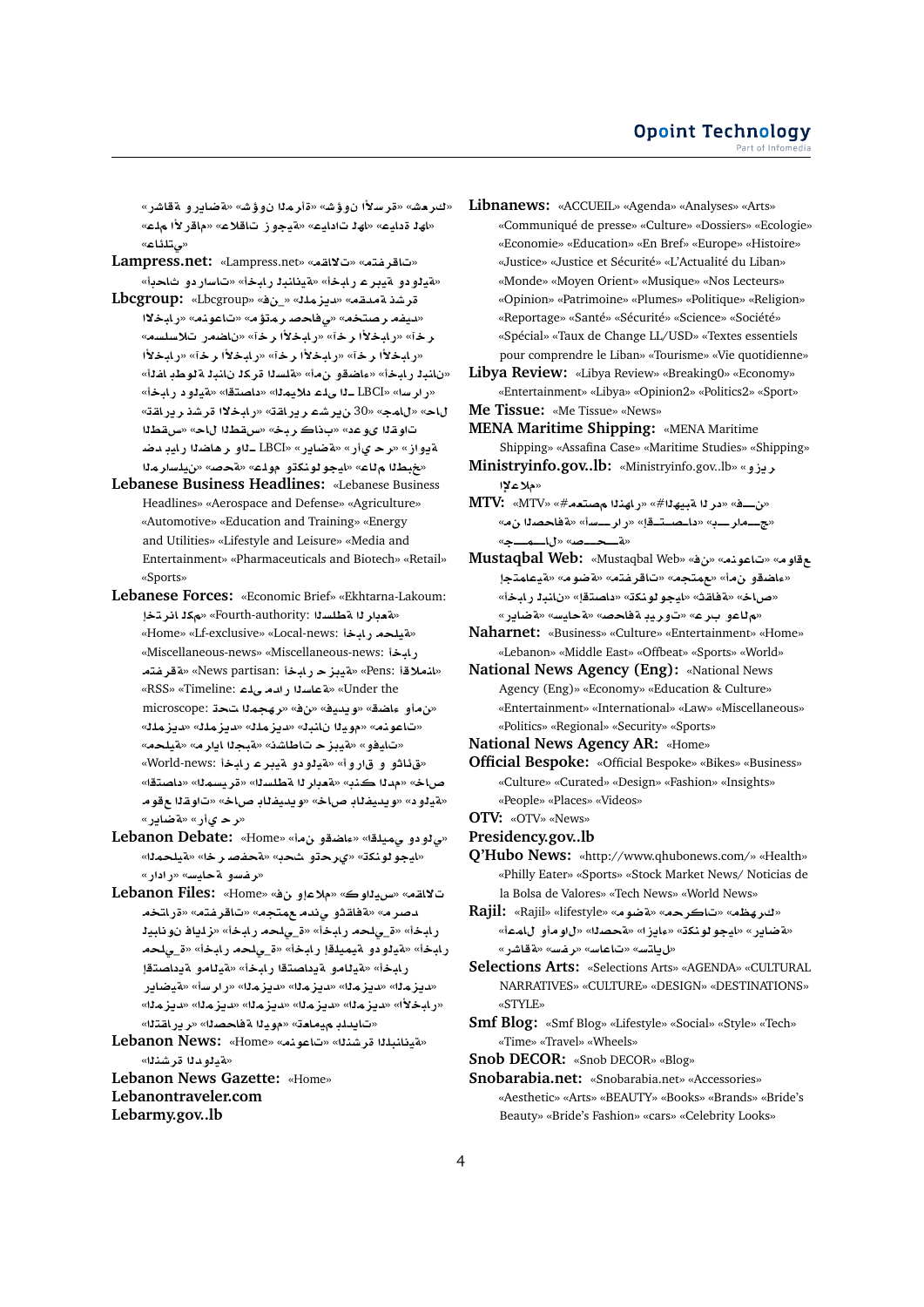«Child» «DECOR» «Diet» «Doctors» «Education» «Events» «Exhibition» «F. Shows» «Family Health» «FASHION» «Festivals» «FITNESS» «Fragrances» «Hair» «Health» «Home Accessories» «HoneyMoon» «Hotels» «Interior Design» «Interview» «Jewelery» «LIFESTYLE» «Makeup» «Mobile» «MOMS» «Movies» «Music» «Nutrition» «PR» «Pratique» «Psycho» «Relationship» «Sexo» «shows» «Skincare» «SOCIAL» «STARS» «Sweets» «Talents» «Technology» «Tourism» «WEDDING» «Weddings» «Workout»

**T3 Middle East:** «T3 Middle East» «Automotive» «COMPARE» «ENTERTAINMENT» «FEATURES» «GADGETS» «Gaming» «LIFESTYLE» «Middle East» «Movies and TV» «NEWS» «REVIEWS» «Watches»

**Tactical Report:** «Home»

- **Tayyar:** «Business» «Entertainment» «FPM» «Health» «Home» «Lebanon» «Mena» «News» «Sports» «Technology» «World»
- **Telecom Review Asia:** «Telecom Review Asia» «Featured Articles» «Industry News» «Network News» «Policy News» «Service News» «Technology News»

#### **Teleliban.com..lb**

### **The Metaverse Hub**

- **bnA :** «**bnA** » «**nw ¤KA¡yr**» «**yd§w**» «**qA¯ bnA** 24» رابخأ» «تابسانمو حارفأ» «تاقرفتم» «رشابه» «تاعونه» ىزا**م**ت» «ايجو لونكة» «زر بـلأا» «ةأر مـلا» «داصتقإ» «ةلجاع **¤¤yA**» «**AQ**» «**C§ART**» «**C§ART**» «**C C bnA** 24» «**ي لو د-ي بر ع» «ةحصه «ةيبنجأ ةفلحصه «روصه**
- «مقيبونجلا مقيحاضلا عقوم» **:ةيبونجلا اقيحاضلا ع قوم** «رابخأ» «<mark>قيحاضلاا ان</mark>ث» «تاقرغتمو تاعونم» «زيمم» «**لقينانبل**لا يرغلا نوؤش» «قير ابخلاا قيطغتلا
- «تاقر فتم» «نانبك «لنباتك» «ن طو لـا ءادن». **:ن طو لـ**ا عا**دن** «داصتقا» «ما رقلا ءادن» «قرحةحاسه» «تارادم» «تايلحه» «ايافخ» «رهجم**ن**ا تحق» «مللعنا» «ي لو لأا»
- زكرمنا» «ةمامنا ةحصنا قرازو» :<mark>4مامنا ةحصنا قرازو</mark> **¯®¨**» «**±bAC**»
- **Vdlnews:** «Vdlnews» «**yd§w**» «**¯§ FtA§**» «**\T l\T**» «داصتقا» «دلبال رابخأ» «ن دو انعال ز ر دأ» «تاقر **فته**» «**mz§d**» «**mz§d**» «**mz§d**» «**mz§d**» «**mz§d**» «**mz§d**» «**¤يميل**قإو ¤يلود» «صاخ» «¤لواطلا تحت» «ديزملا» «**تة ضادر** »

**Web Release:** «Web Release» «Lifestyle»

#### **Your life – a new space for Arab women:**

«a new space for Arab women – Cosmetics» «a new space for Arab women – Home» «a new space for Arab women – News» «a new space for Arab women – People» «a new space for Arab women – Sexual health» «a new space for Arab women – قدئلم<sup>و</sup> (Table ware)» «a new space for Arab women – **n Jw©** (Feng)» «a new space for Arab women – س و د هلا ناتسد = space for Arab women

«a new space for Arab women – روطف $($ Breakfast)» «a new space for Arab women – **mnAFbA** (Special occasions)» «a new space for Arab women – **qA®** (Interview)» «a new space for Arab women – **q** \_**¯ ¤Kr¤A** (Starters and Coctails)» «a new space for Arab women – **kAT KywT** (Skin care-anti aging» «a new space for Arab women – **مصقول: انه** – a rew space for Arab women «a new space for Arab women – **wRT** (Fashion)» «a new space for Arab women – **AyA** (Makeup)» «a new space for Arab women – سورهذا جليكام makeup)» «a new space for Arab women – **w¡r** (Jewerly)» «a new space for Arab women – **Wb** (Cooking)» «a new space for Arab women – **w ¤KA¡yr** (People)» «a new space for Arab women – **¤مو م**أ – Receipe)» «a new space for Arab women) **تفص**و (Motherhood)» «a new space for Arab women –  **ت دلاو i** – Couple)» «a new space for Arab women) **و ه**و (Child)» «a new space for Arab women – **@§T** (Shoes)» «a new space for Arab women – **VbA C¶ysyT** (Main course)» «a new space for Arab women – محمدار عا Wedding)» «a new space for Arab women - **تلاط**! **nhAC** (Day wear)» «a new space for Arab women – **V®T nAFb** (Morphology)» «a new space for Arab women – **sswC `r¤x** (Bridal Accessories)» «a new space for Arab women – **mr ¤ mtm** (Women and Achievement)» «a new space for Arab women – **dy Wb¨** (Medical-Encyclopedia)» «a new space for Arab women – **W bd§** (Alternative-Medicine)» «a new space for Arab women – **`nA§T Aw¢** (Skincare)» «a new space for Arab women – مسحلاء ةبانعلا $\bullet$  (Bodycare)» «a new space for Arab women – **V®T nmA** (Celebrity-style)» «a new space for Arab women – **sr§A** (Hair dressing)» «a new space for Arab women – **mA** (Beauty)» «a new space for Arab women – **f zA** (Reception)» «a new space for Arab women – **qA¶**  (Handbags)» «a new space for Arab women – **lw§A** (Dessert)» «a new space for Arab women – **m** (Pregency)» «a new space for Arab women – **w z¤** (Wedding rings)» «a new space for Arab women – **§kwC** (Deco)» «a new space for Arab women – **CA¡yT** (Luxury)» «a new space for Arab women – **C§ART** (Sport)» «a new space for Arab women – **C§y** (Diet)» «a new space for Arab women – **FlWA** (Salad)» «a new space for Arab women – **تقدار مذا ن**ست «a new space for Arab women – **FynmA ¤lfz§w**  (Tv and Cinema)» «a new space for Arab women – **تحايس**ه (Tourism)» «a new space for Arab women – **Fyr yA nw** (Stars-Portrait)» «a new space for Arab women – **FAA** (Watches)» «a new space for Arab women – **تانه لاص** – Hair)» «a new space for Arab women) **، م**شر